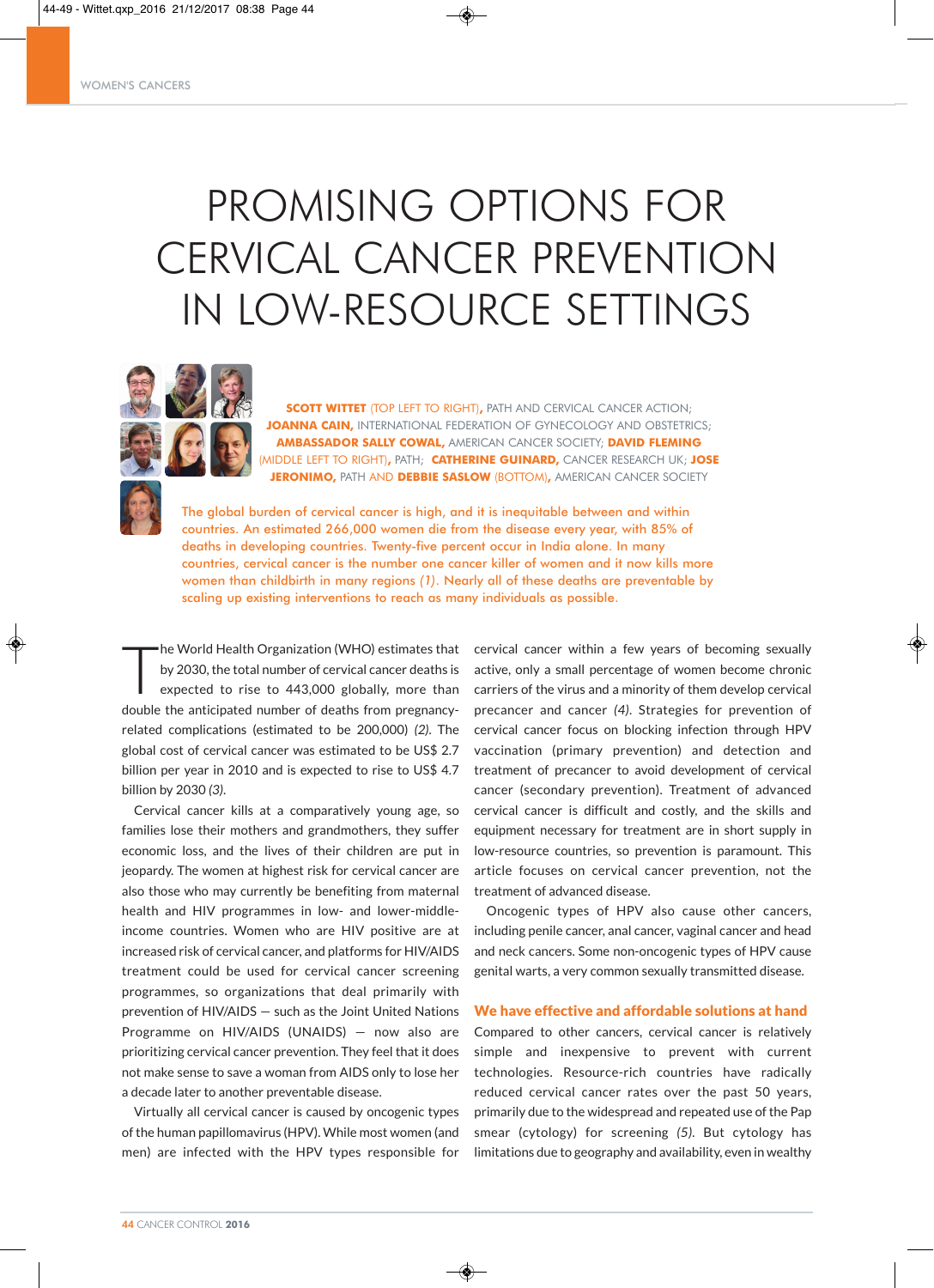countries, and has not proven sustainable or scalable in lowresource areas *(6)*. However, two new and complementary prevention options — HPV vaccination for young adolescent girls, combined with low-cost screening and preventive treatment of adult women (treatment of cervical precancer) — could reduce cervical cancer deaths in lower-resource countries to the very low levels currently observed in Australia, Europe, the United States and other countries.

#### HPV vaccination

Vaccines against HPV are powerful, lifesaving technologies. Presently two HPV vaccines are widely available and have been licensed as safe and effective in over 120 countries. The vaccines are effective at preventing precancerous cervical lesions when given to young adolescent girls prior to infection with HPV (before sexual initiation) *(5)*. They are expected to prevent the majority of cervical cancer cases, based on the two oncogenic HPV types (16 and 18) associated with about 70% of cervical cancers *(7, 8)*. Both vaccines also have excellent safety records. Among the millions of doses given worldwide, very few serious side effects have been related to HPV vaccination, especially in the young adolescent age group *(9, 10)*. To date, WHO reports no deaths from HPV vaccination *(5)*. A 9-valent vaccine (with five additional oncogenic HPV types) was approved in late 2014 but is not yet widely available; it is expected to prevent about 90% of cervical cancers *(11)*.

Young adolescent girls and boys both can benefit from HPV vaccination when protecting both sexes is affordable. Vaccinated men would be less likely to infect women, and the boys would be protected from other cancers caused by certain HPV types. However, when funding is limited, and when focusing on the prevention of the major killer, cervical cancer, the WHO, Cervical Cancer Action (CCA), and many other organizations recommend vaccinating as many young adolescent girls as possible as the most cost-effective HPV immunization strategy *(5, 12)*.

Acceptance of HPV vaccination has been high in lowresource countries, in part because in settings where most patients are not sequestered in hospital cancer wards, it is not unusual for people to recognize — and be concerned about — the symptoms of cervical cancer. In those parts of the world we generally have not seen parental pushback against vaccination due to concerns about sexual disinhibition (though that sometimes occurs in the United States and Europe). Successful programmes have chosen not to over-emphasize that the vaccine prevents a sexually transmitted infection; instead the focus of messaging is on cancer prevention.

Many countries offer HPV vaccine to adolescents of the appropriate age through public-sector vaccination programmes. Use of HPV vaccine in low- and lower-middleincome countries has progressed rapidly since 2013 when GAVI, the Vaccine Alliance began offering the vaccine at a subsidized rate to the poorest countries in the world.

## Cervical precancer screening and preventive treatment

The hundreds of millions of women who were already infected before the vaccines became available, and vaccinated girls who will become infected with HPV types not prevented by current vaccine formulations, require secondary prevention. Fortunately, new technologies for screening and preventive treatment (using cryotherapy, thermal coagulation, or other methods) can protect substantial numbers of those women affordably and effectively without the need for expensive and technically challenging cytological testing *(5)*. Developing basic screening and treatment services for women using these proven new tools will save lives within a few years and will create a platform for introduction of even more effective screening tests currently in development *(13)*. Lower-cost alternatives to Pap smears have proven effective in lowresource settings — these include visual inspection with acetic acid (VIA) (which allows providers to see precancerous lesions during a pelvic examination, with sensitivity as high or higher than cytology) and HPV testing (new molecular tests for HPV DNA or RNA or for markers of precancer or cancer) *(5, 14)*. Modeling suggests that screening (and treating) a woman just once in her lifetime can result in significant reductions in cervical cancer risk *(15)*.

VIA-based programmes are currently being implemented in multiple low-resource countries and regions, though most are not yet large scale. However, Bangladesh, El Salvador, Ghana, Guatemala, Indonesia, Kenya, Malawi, Tanzania, the Philippines, Uganda and Zambia, among others, are developing population-based screening programmes using VIA *(12)*.

HPV testing holds particular promise as a screening method, both because of its high sensitivity and because it can be done through self-collection of vaginal samples if the availability of trained providers, cultural sensitivities, or geography are barriers to screening using cervical samples (trading slightly lower sensitivity for vastly increased potential for deployment at population levels). Vaginal sampling makes testing more attractive and convenient for many women and could allow programmes to scale up screening in a cost-effective manner *(15, 16).*

◈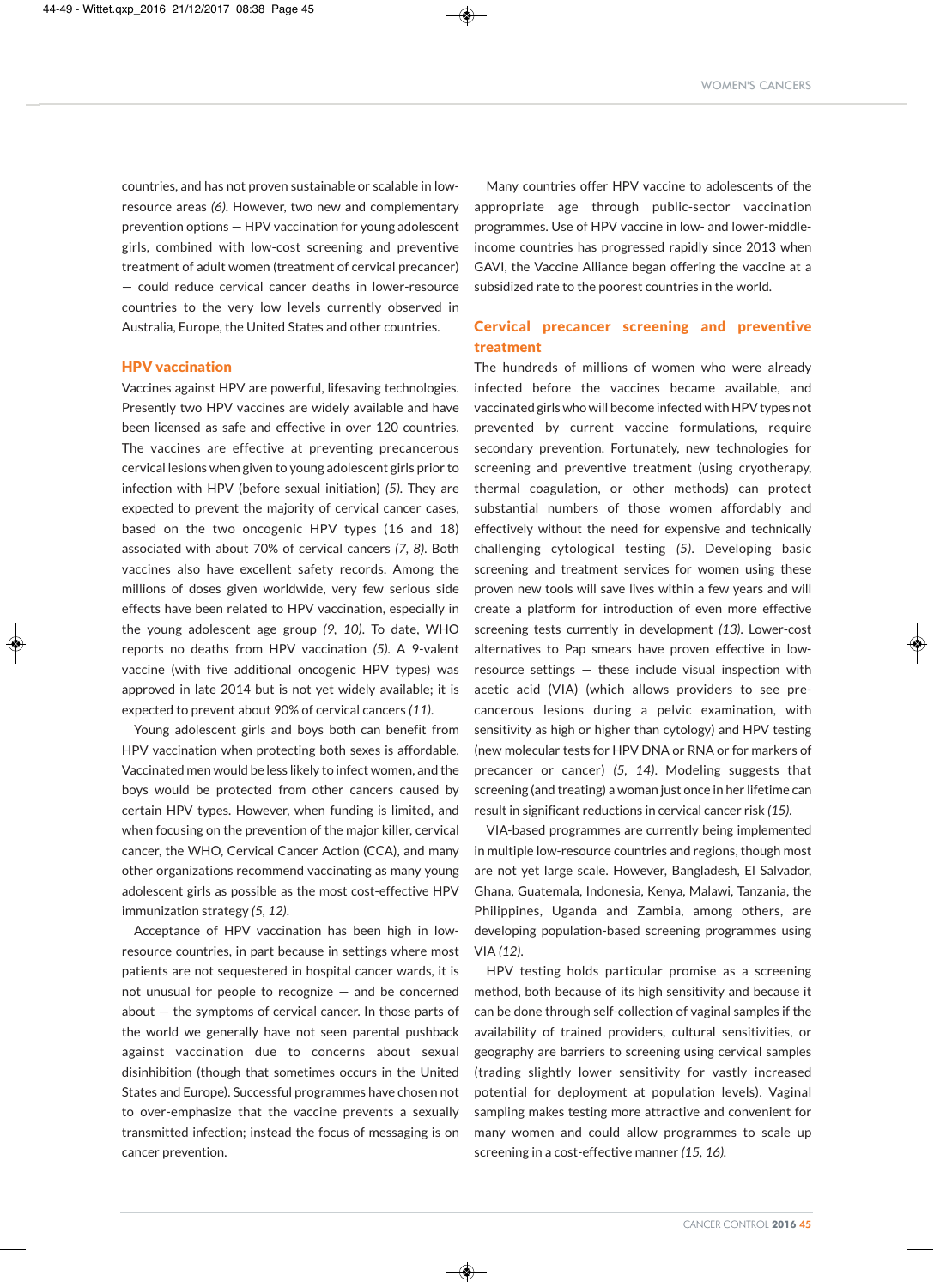| Table 1: The costs and impacts of investment in cervical cancer prevention (12)                                                                                                  |                   |                                        |
|----------------------------------------------------------------------------------------------------------------------------------------------------------------------------------|-------------------|----------------------------------------|
| <b>HPV</b> vaccination                                                                                                                                                           | Cost <sup>ª</sup> | Impact (deaths prevented) <sup>b</sup> |
| Vaccinate one million young adolescent girls in a country receiving HPV vaccine from GAVI<br>(two-dose vaccination regimen, service delivery costs only, no GAVI copay included) | <b>US\$ 5M</b>    | Not modelled                           |
| Vaccinate all young adolescent girls in the five highest-burden low- and lower-<br>middle-income countries (GAVI countries, two-dose regimen, vaccine + service delivery)        | US\$ 24M/year     | 66,000                                 |
| Purchase vaccine for one million young adolescent girls in a middle-income country<br>(two-dose regimen, vaccine only)                                                           | <b>US\$ 27M</b>   | n/a                                    |
| Vaccinate all young adolescent girls in the 21 highest-burden countries in Africa<br>(two-dose regimen, vaccine + service delivery, 19 GAVI countries, 2 non- GAVI countries)    | US\$ 163M/year    | 156,000                                |
| Screening and preventive treatment                                                                                                                                               |                   |                                        |
| Purchase cryotherapy equipment to treat 100,000 women in a sub-Saharan African country                                                                                           | US\$ 150,000      | n/a                                    |
| Screen and treat one million women aged 30-49 years in a sub-Saharan African country<br>using VIA and cryotherapy                                                                | US\$ 10.4M        | 4,670                                  |
| Screen and treat one million women aged 30-49 years in India using HPV DNA testing<br>and cryotherapy                                                                            | <b>US\$ 11M</b>   | 6.040                                  |
| Screen and treat one million women aged 30-49 years in a sub-Saharan African country<br>using HPV DNA testing and cryotherapy                                                    | <b>US\$ 17.7M</b> | 9,630                                  |
| Screen and treat one million women aged 30-49 years in a Latin American country using<br>HPV DNA testing and cryotherapy                                                         | US\$ 31.2M        | 4,100                                  |
| Screen and treat all women aged 30-49 years in the 21 highest-burden African countries<br>using HPV DNA testing and cryotherapy in one year                                      | <b>US\$ 1.9B</b>  | 1.2M                                   |
| a. The cost and impact estimates in this table were generated from sophisticated computer models run by Dr Stephen Resch, Dr Nicole                                              |                   |                                        |

G Campos, and their team at the Harvard University TH Chan School of Public Health, Center for Health Decision Science

b. The impacts listed in the table represent only lives saved from cervical cancer; they do not account for additional positive impacts that

accrue from not losing a mother - improved familial stability, economic advantages and lower incidence of childhood illness and death

It is crucial to note that HPV testing does not obviate the need for VIA (or another way to visualize the cervix) because visualization is necessary to determine what type of treatment is appropriate for HPV-positive women. Widespread use of HPV testing will reduce the number of VIA procedures necessary since only HPV-positive women would be referred for examination, thereby reducing the burden on health systems. The cost of HPV testing is decreasing and tests appropriate for field use are becoming increasingly available.

For these reasons, for areas initiating screening, CCA recommends establishing VIA-based programmes as soon as possible to save lives now and to create a platform into which HPV testing (or other, future molecular tests) can be introduced as soon as feasible.

Cryotherapy (freezing tissue) is a simple and relatively low-cost preventive treatment and is appropriate for the majority of precancer cases *(5)*. Alternatively, thermal coagulation (also called cold coagulation) may be used and may avoid some of the programmatic challenges inherent in cryotherapy-based approaches *(17)*. Some precancer cases require other procedures, such as the loop electrosurgical excision procedure (LEEP).

## International and national investments are needed to scale up prevention

Cervical cancer prevention is a wise investment and WHO calls cervical cancer screening and preventive treatment a "best buy" in public health *(18)*. A recent costing study estimates that US\$ 3.5 billion will be necessary over the next decade to vaccinate all 10-year-old girls and provide screening and preventive treatment using VIA or HPV testing for all 30-to 49-year-old women at least once in their lifetimes *(19).* The same modeling exercise calculated the costs and impacts of sample interventions in selected geographic areas (see Table 1).

Programmes in Africa, Asia and Latin America have shown that HPV vaccination, VIA- or HPV-test-based screening, and preventive treatment can work in low-resource settings and have the potential for significant and lasting impact *(5)*. CCA tracks the expansion of these programmes worldwide on its website *(20)*. As of December 2015, 44 low- and lower-middle-income countries had introduced HPV vaccine and 53 had introduced new screening and preventive treatment modalities on a pilot or national basis. However, because many of these programmes are relatively small-scale pilots, the vast majority of women worldwide do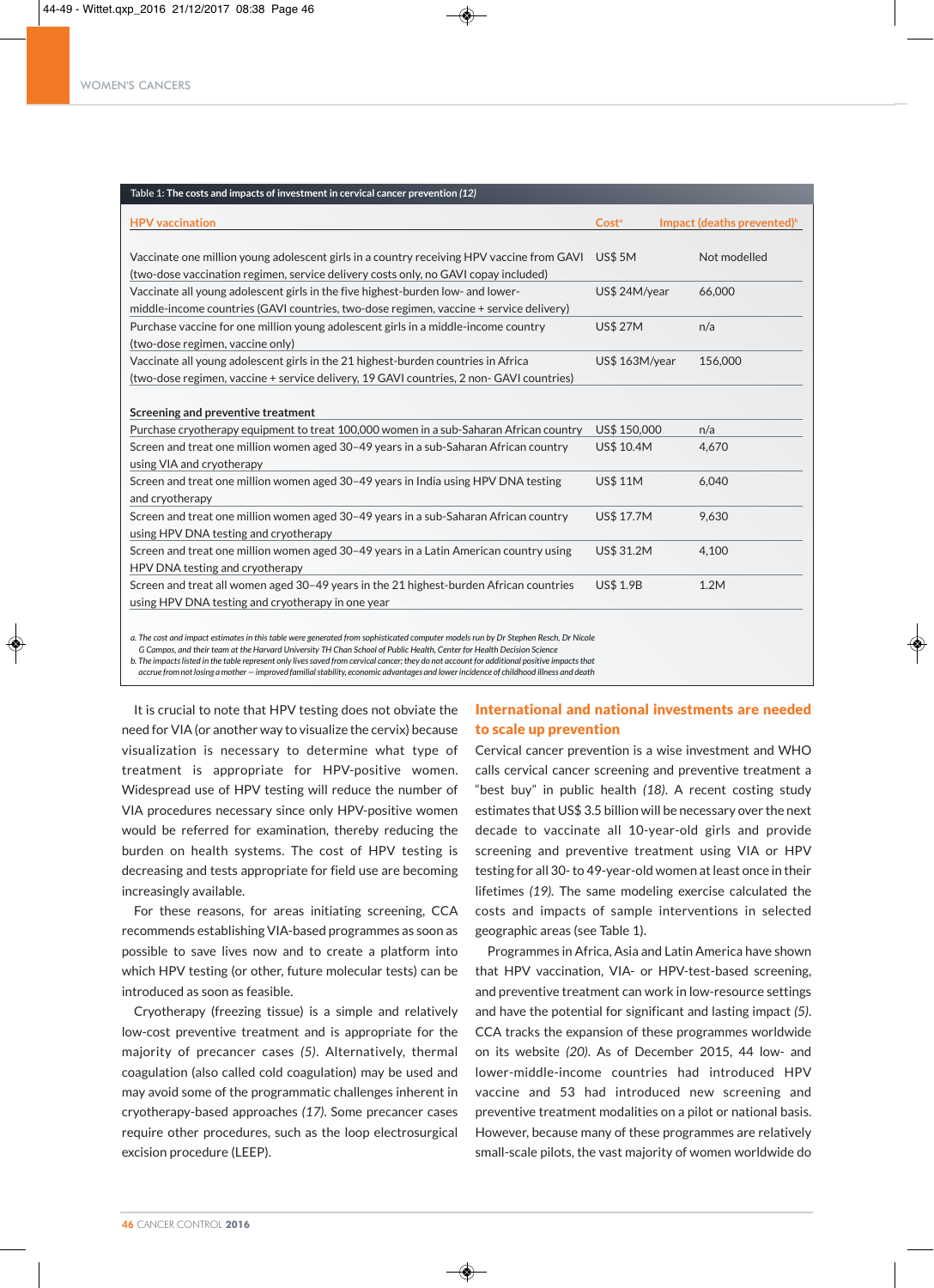not yet have access to screening and preventive treatment, and many more girls must be vaccinated.

## A new initiative to mobilize resources for cervical cancer prevention

CCA, a global coalition to stop cervical cancer, along with an expanding roster of partners, seeks to accelerate the introduction and scale-up of both HPV vaccination and precancer screening and preventive treatment where they are needed most. On 3 to 4 November 2015, CCA hosted a highlevel conference in London called "Investing in Cervical Cancer Prevention 2015–2020". The conference brought together key partners to take stock of recent global progress in cervical cancer prevention, spur expanded action and investment, and establish a consensus vision for what is required to meet our global goals and safeguard our commitments to the health of women and adolescent girls. The conference was attended by 75 individuals representing 44 international agencies, including the CCA Governing Council partners, The Global Fund to Fight AIDS, Tuberculosis and Malaria; UNAIDS; the Bill & Melinda Gates Foundation; Rotary International; the UK Department for International Development; the United Nations Children's Fund (UNICEF); the United Nations Population Fund (UNFPA); and WHO. Representatives hailed from Argentina, the Democratic Republic of the Congo, Ghana, Uganda, the United States, Europe, Zambia and Zimbabwe *(21)*.

At the conference, CCA and its partners launched Taking Cervical Cancer Prevention to Scale: Protecting All Women and Girls, a five-year global initiative to tackle the growing burden of cervical cancer in low- and lower-middle-income countries *(22)*. The Initiative aims to ensure that all young adolescent girls have access to the HPV vaccine and that every woman can be screened at least once between the ages of 30 and 49 — and that she has access to precancer treatment when necessary.

The Initiative has four goals:

J **Scale up prevention services for all women and girls.** Build political commitment for developing appropriate policies and integrating vaccination and screening/ preventive treatment into school health, women's health and HIV/AIDS prevention and treatment programmes. For partners currently operating limited prevention programmes, seek to cover all girls and women.

J **Expand the stakeholder base globally and in countries.** Strengthen and expand national- and global-level commitments and investments in cervical cancer

prevention, and support collaboration for more effective implementation.

- J **Encourage innovation and shared learning.** Support efforts to spur the next generation of vaccination, screening and preventive treatment technologies; programmatic innovations; and scalable approaches; and share new learning broadly.
- J **Track commitments and encourage accountability.** Establish systems to track global progress in expanding coverage, monitor resource investments and compare levels of investment against global commitments and need.

The Initiative partners currently are developing a joint strategy for action focusing on the four goals. News about the Initiative will be posted on the CCA website (www.cervicalcanceraction.org). CCA is functioning as the secretariat for the Initiative for at least the first two years.

## **Conclusion**

Cervical cancer is an eminently preventable disease. We now have the tools in hand to protect girls and women no matter where they live. The global community is coming together to raise awareness of these opportunities, at national and international levels, to mobilize resources to build population-level screening and preventive treatment programmes and to offer vaccination to all young adolescent girls. Of special note is the Initiative launched in London last year and a new collaboration across a variety of United Nations organizations. UN Secretary-General Ban Ki-moon specifically called out the need for progress on cervical cancer prevention in his World Cancer Day statement issued 4 February 2016 *(23)*. Just as we have made tremendous progress during the past decade preventing deaths due to pregnancy-related complications and HIV infection, we now also can save women of all ages from the horrific consequences of cervical cancer.

### Resources for further information

- **O** Comprehensive Cervical Cancer Control: A Guide to Essential Practice (World Health Organization) www.who.int/reproductivehealth/publications/cancers/ cervical-cancer-guide/en/
- **O** Progress in Cervical Cancer Prevention: The CCA Report Card 2015 (Cervical Cancer Action) www.cervicalcanceraction.org/pubs/CCA\_reportcard\_lo w-res\_2015.pdf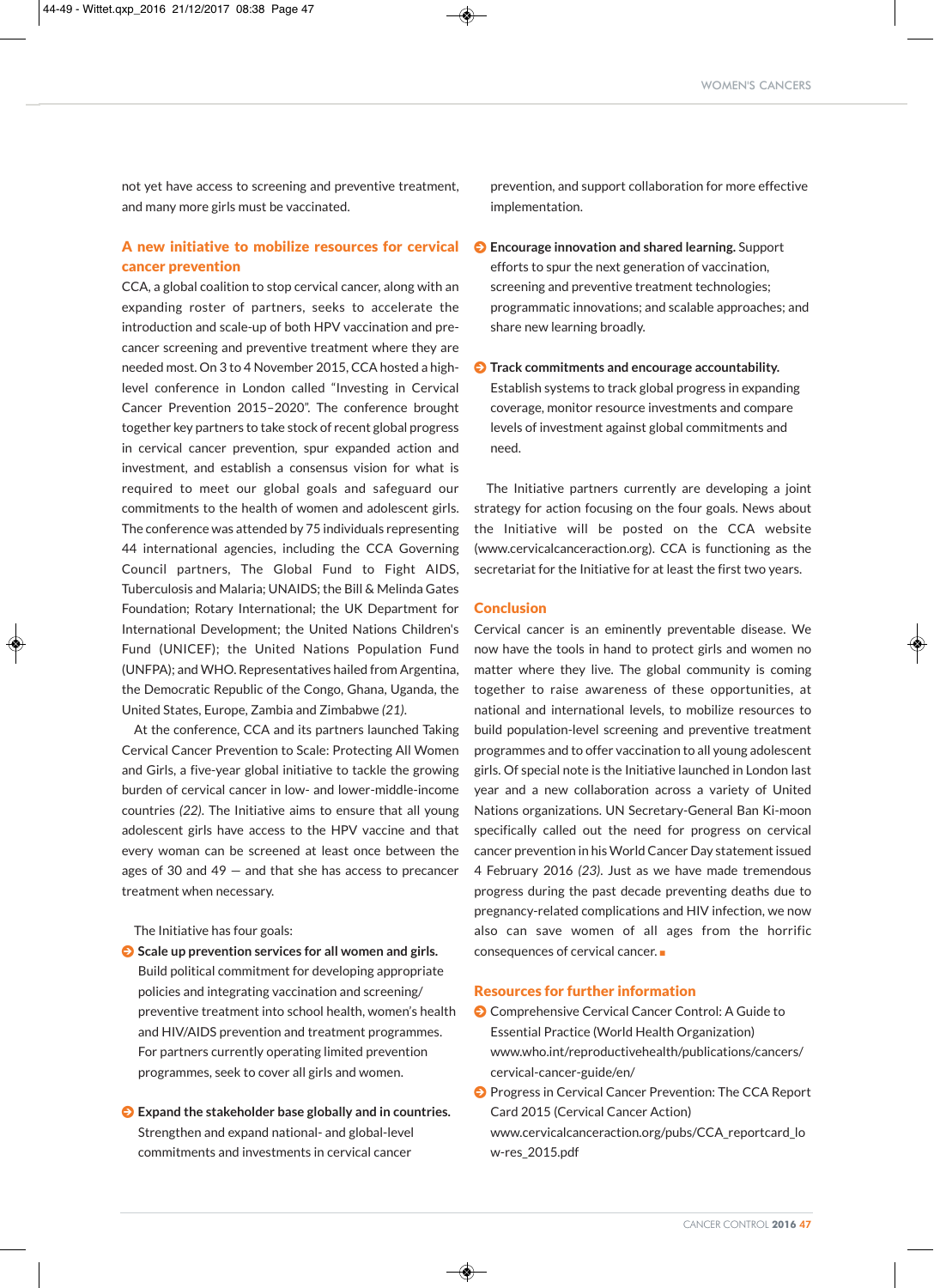**O** RHO Cervical Cancer library (an online resource for information and tools from the leading cervical cancer agencies worldwide, maintained by PATH) www.rho.org

*Scott Wittet, MA, has over 25 years' experience in health advocacy and behaviour change communications in the developing world. Currently leading Advocacy and Communication activities for PATH's cervical cancer prevention programmes, Mr Wittet's work focuses on building the political, financial, and technical foundations for universal access to HPV vaccine and new precancer screening and preventive treatment technologies. Mr Wittet works in close collaboration with colleagues at WHO, UNFPA, UNICEF, GAVI, and other organizations concerned with improving immunization and women's health. He has been a founding Chair of the Cervical Cancer Action coalition since 2007.*

*Dr Joanna Cain is Professor of Ob/Gyn and Radiation Oncology and Director of Faculty Talent Management, University of Massachusetts School of Medicine. She has practised gynecologic oncology for over 30 years after a fellowship at Sloan Kettering and oversees faculty development. She has been Chair of the subcommittee on Cervical Cancer Control of FIGO and Scientific Programme Chair for FIGO 2015. She serves as Chair of the Advisory Committee for HPV Vaccine Trials for the NCI, as well as continuing her work in women's cancers globally and expanding models for physician education, development, and advancement in academic medical centres.*

*Ambassador Sally Cowal is the Senior Vice President for Global Cancer Control at the American Cancer Society. She leads the Society's efforts to make international cancer control a priority within global health efforts and to amplify proven strategies for prevention, screening, treatment, patient support and pain relief in low- and middle-income countries where the need is greatest. She has been with ACS for the last two years having previously worked at Population Services International, UNAIDS and as a United States diplomat.*

*Dr David Fleming is PATH's Vice President of Public Health and oversees programmes in reproductive health, maternal newborn and child health and nutrition, noncommunicable diseases, malaria control and elimination, HIV/AIDS and tuberculosis, health strengthening systems and digital health solutions.He has worked in the past astheDirector ofthe Seattle and King County Health Department, as the Director of Global Health Strategies at the Gates Foundation and as the Deputy Director of the CDC.*

◈

*Catherine Guinard is Public Affairs Manager at Cancer Research UK, where she advocates on policy issues affecting cancer patients at the European Union and international level. Cancer Research UK is the largest independent funder of cancer research worldwide. The organization plays a key role in the development of new policies across the patient pathway that help beat cancer sooner.*

*Dr Jose Jeronimo is a gynecologic oncologist who currently serves as Senior Advisor for Women's Cancers at PATH. He completed his MD degree in Peru, later becoming a staffscientist at the United States' National Cancer Institute. Since 2008 Jose has implemented operational research projects related to breast and cervical cancer at PATH. He leads the implementation of HPV testing approaches in developing countries and is also the development lead of new treatment options for precancerous lesions of the uterine cervix. Dr Jeronimo is a member of the board of directors of the International Papilloma Virus Society.*

*Dr Debbie Saslow, PhD, has served as the Director of Breast and Gynecologic Cancer at the American Cancer Society for the past 18 years and is Director, Cancer Control Intervention for HPV Vaccination and Women's Cancers. She ensures that information and policies related to women's cancers are scientifically accurate and current, and has been instrumental in building collaborative relationships with organizations across the public, private, and not-for-profit sectors globally as well as within the United States. Dr Saslow is also the Principal Investigator on two cooperative agreements to increase HPV vaccination, and serves as the Vice-Chair of the National HPV Vaccination Roundtable.*